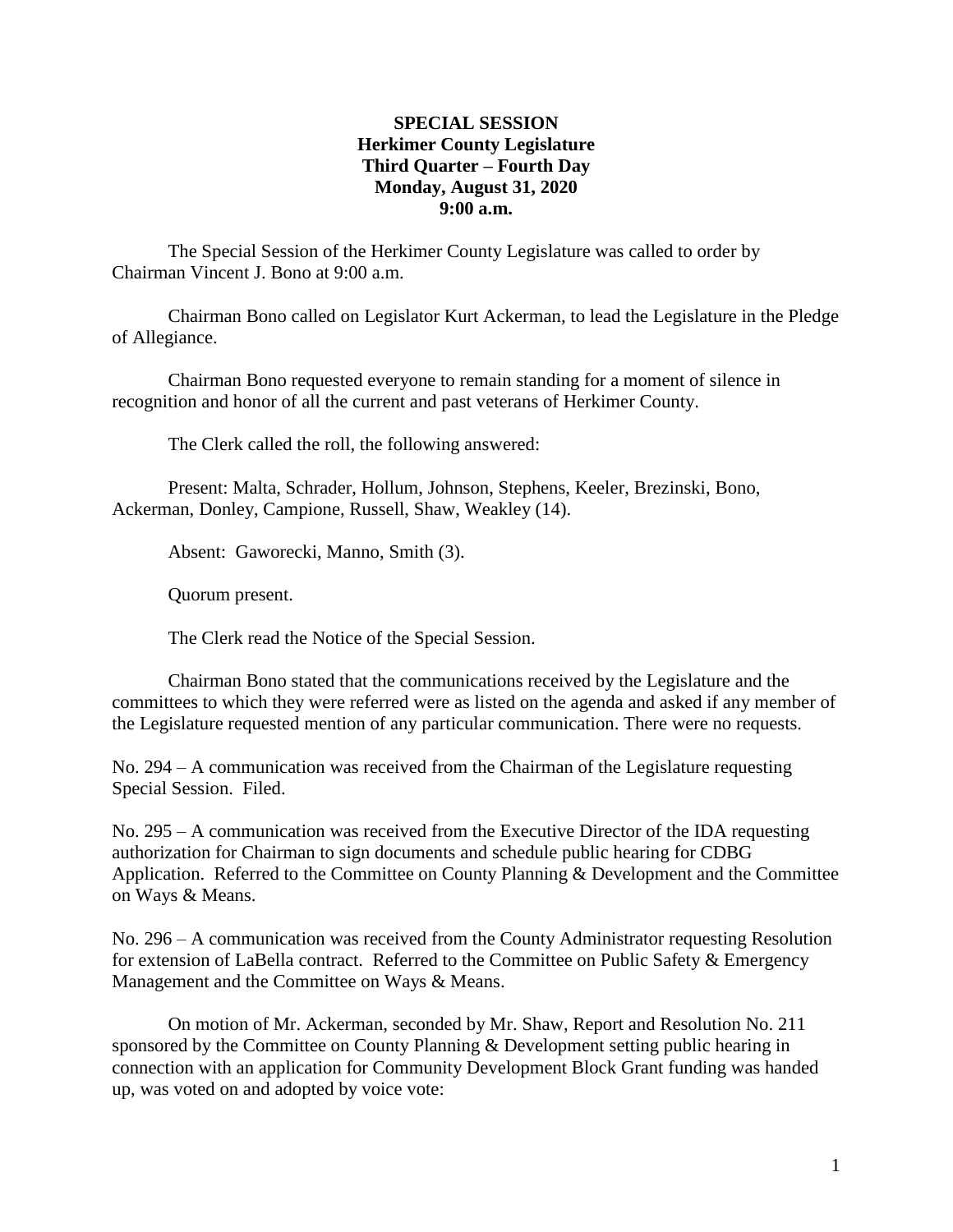For: Ayes (14). Against: None. Absent: Gaworecki, Manno, Smith (3).

Mr. Brezinski: "Mr. Chairman, I would like when it comes time for a vote, a roll call vote on Resolution No. 212 please."

Mr. Ackerman: "What was the final outcome of our proposal to them and what was their offer back?"

Chairman Bono: "Jim Wallace, did you want to give us a break down of the specifics?"

Jim Wallace: "The motion that Mr. Shaw made was \$40,000 from September  $5<sup>th</sup>$  through November  $4<sup>th</sup>$  with \$20,000 to be paid as it is expended and \$20,000 to be paid when we get the Certificate of Occupancy and sign off from the SCOC. That was our proposal."

Mr. Ackerman: "It was open ended with no completion date, remember we talked about that?"

Jim Wallace: "That is what I just said."

Mr. Ackerman: "No you said until November  $4<sup>th</sup>$ ."

Jim Wallace: "Right."

Mr. Ackerman: "We didn't have a date."

Jim Wallace: "What we're saying is those two things have to be included."

Mr. Ackerman: "That was not my understanding in the meeting."

Jim Wallace: "I thought that is what we wanted. We wanted the SCOC approval and the Certificate of Occupancy."

Mr. Ackerman: "Yeah but not the end date. That gives them another option to come back for more money."

Jim Wallace: "I thought we wanted to move it so we got it done so it wouldn't just keep going because of the inmates. We are starting to see our inmates swell because courts are back in session. If I heard wrong then that is ok."

Mr. Ackerman: "I know the discussion that I had I said I wanted to put in there they would finish this job to completion, not have a date on it, because that means that November  $4<sup>th</sup>$ they will be knocking on our door for more money to finish the job."

Jim Wallace: "Well they are not going to get paid the \$20,000."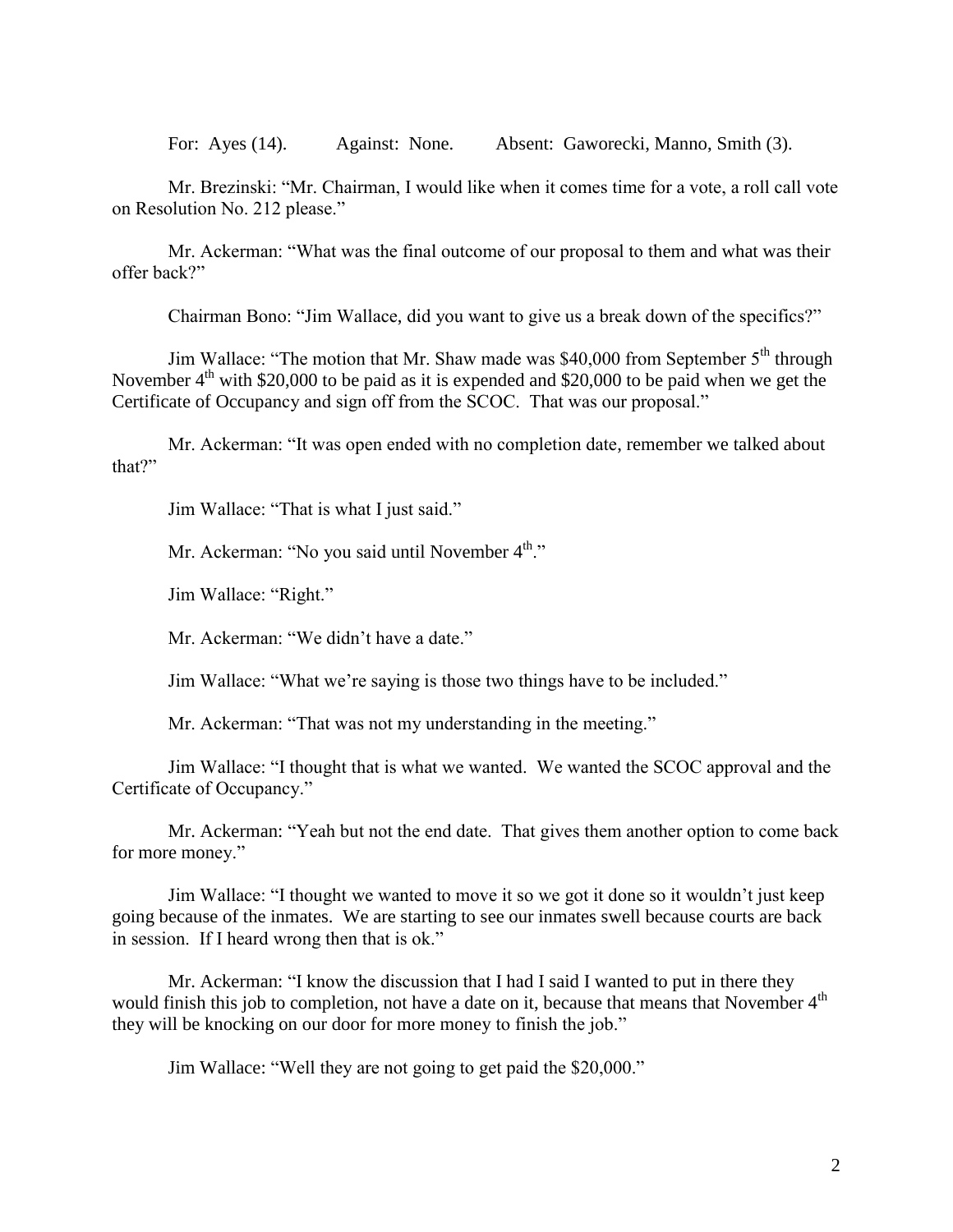Mr. Ackerman: "Yeah but they will just walk away. The whole point was to keep them until completion and that is what the discussion was."

Jim Wallace: "But the motion was from Fred so maybe Fred can clarify it."

Mr. Ackerman: "I don't want a date, I want it completed. They are not going to keep coming back to us to the well every month for more money and not finish their job that they started."

Chairman Bono: "The liquidated damages, Lorraine can you expound on that maybe? I'm just going to ask our Counsel how that would affect us."

Lorraine Lewandrowski: "As far as the one contractor that has contributed to the delay, Weydman Electric, taking a look at their contract…"

Jim Wallace: "I think you should go into executive session Mr. Chairman."

Lorraine Lewandrowski: "There could be the possibility of litigation, I am just reading from the contract right now which is public record. If there is any possibility of litigation then perhaps we should go into executive session."

Chairman Bono: "Are there any other questions or discussion before executive session?"

Mr. Schrader: "My whole point, like Kurt is saying, any time you put a date on something, you're allowing them to keep coming back. They're using COVID for an issue. If this is the issue then every small business in Herkimer County should be getting some money because of COVID. This company should be absorbing the same thing that every other small business is absorbing because of COVID. They're coming to us using COVID as a reason, I don't see how anyone could go ahead and vote for this, to give them more money for a job that they were supposed to do and now they are using COVID as a reason that it is not done. When you have small businesses and other companies absorbing the costs of the COVID issue and we are going to keep paying these people money with an open ended date because like Mr. Ackerman said, November  $4<sup>th</sup>$  they are going to be coming back saying we need more money. I am not voting for it either way but as a taxpayer I would hope you guys would put an end date on that and leave it as November  $4^{\text{th}}$ ."

Chairman Bono: "Ok, Mr. Russell?"

Mr. Russell: "How does this break down between LaBella and Gilbane?"

Chairman Bono: "Sheri are you on?"

Sheri Ferdula: "Yes, I am on."

Chairman Bono: "Can you give us an explanation?"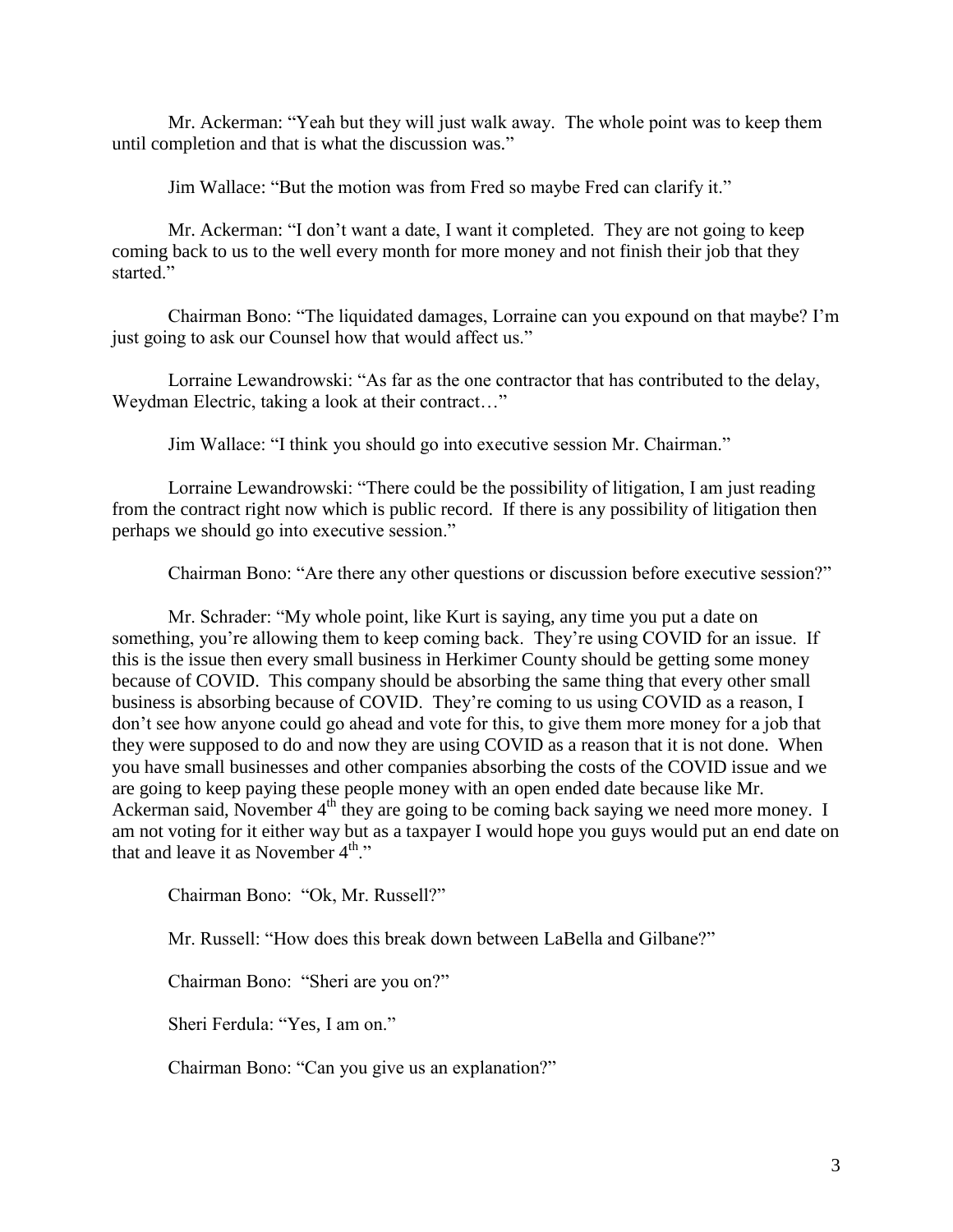Sheri Ferdula: "The original proposal with the \$56,000, broke it down between LaBella and Gilbane but the second proposal for \$40,000 was for \$30,000 for the first month for a full time Gilbane person and a part time Gilbane person and then just go to a part time one in October but they didn't give us a break down of how that money went to each."

Mr. Russell: "So the entire \$40,000 is going to Gilbane?"

Sheri Ferdula: "No."

Chairman Bono: "No the entire amount is not going to Gilbane."

Mr. Russell: "Well that is what I am asking for, what is the breakdown?"

Jim Wallace: "They did not specify Pat, they gave us an hourly sheet that we shared with everybody."

Mr. Russell: "Well Gilbane is getting paid out of that then?"

Jim Wallace: "Yes."

Mr. Russell: "I just want to say I don't see how you guys can hire somebody to do a job and then all of the sudden pay them more after they didn't get the job done. Maybe you should go into executive session."

At 9:11 a.m. on motion of Mr. Russell, seconded by Mr. Ackerman, the Legislature went into Executive Session under Public Officers Law Section 105(d). Mr. Gaworecki and Mr. Manno were present during the Executive Session. On motion of Mr. Stephens, seconded by Mr. Ackerman, the Legislature came out of Executive Session at 9:53 a.m. Ayes: 15. Against: Russell (1). Absent: Smith (1).

Chairman Bono: "Ok we are back in session, I am going to ask the Clerk to do a quick roll call again."

The Clerk called the roll, the following answered:

Present: Malta, Gaworecki, Schrader, Hollum, Johnson, Stephens, Keeler, Brezinski, Manno, Bono, Ackerman, Donley, Campione, Russell, Shaw, Weakley (16).

Absent: Smith (1).

Chairman Bono: "At hand is Resolution No. 212 as written, anymore discussion on that? Clerk will call the roll."

On motion of Mr. Stephens, seconded by Mr. Shaw, Report and Resolution No. 212 sponsored by the Committee on Public Safety & Emergency Management and the Committee on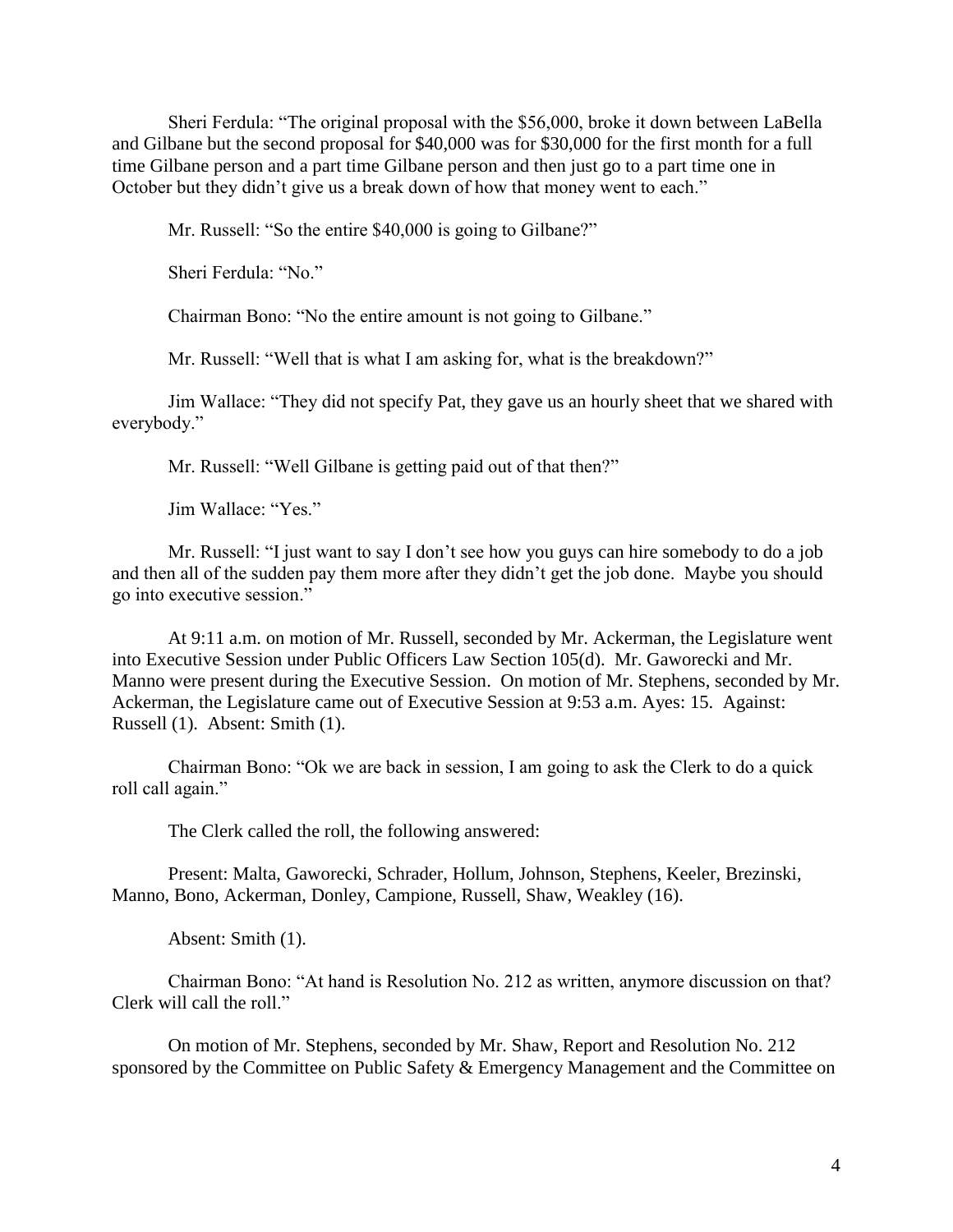Ways & Means authorizing contract modification with LaBella Associates was handed up, discussion was held; was voted on and adopted by roll call vote:

For: Gaworecki, Hollum, Stephens, Keeler, Bono, Donley, Campione, Russell, Shaw, Weakley (10).

Against: Malta, Schrader, Johnson, Brezinski, Manno, Ackerman (6).

Absent: Smith (1).

On motion of Mr. Stephens, seconded by Mr. Ackerman, this Special Session of the Herkimer County Legislature was adjourned at 10:00 a.m.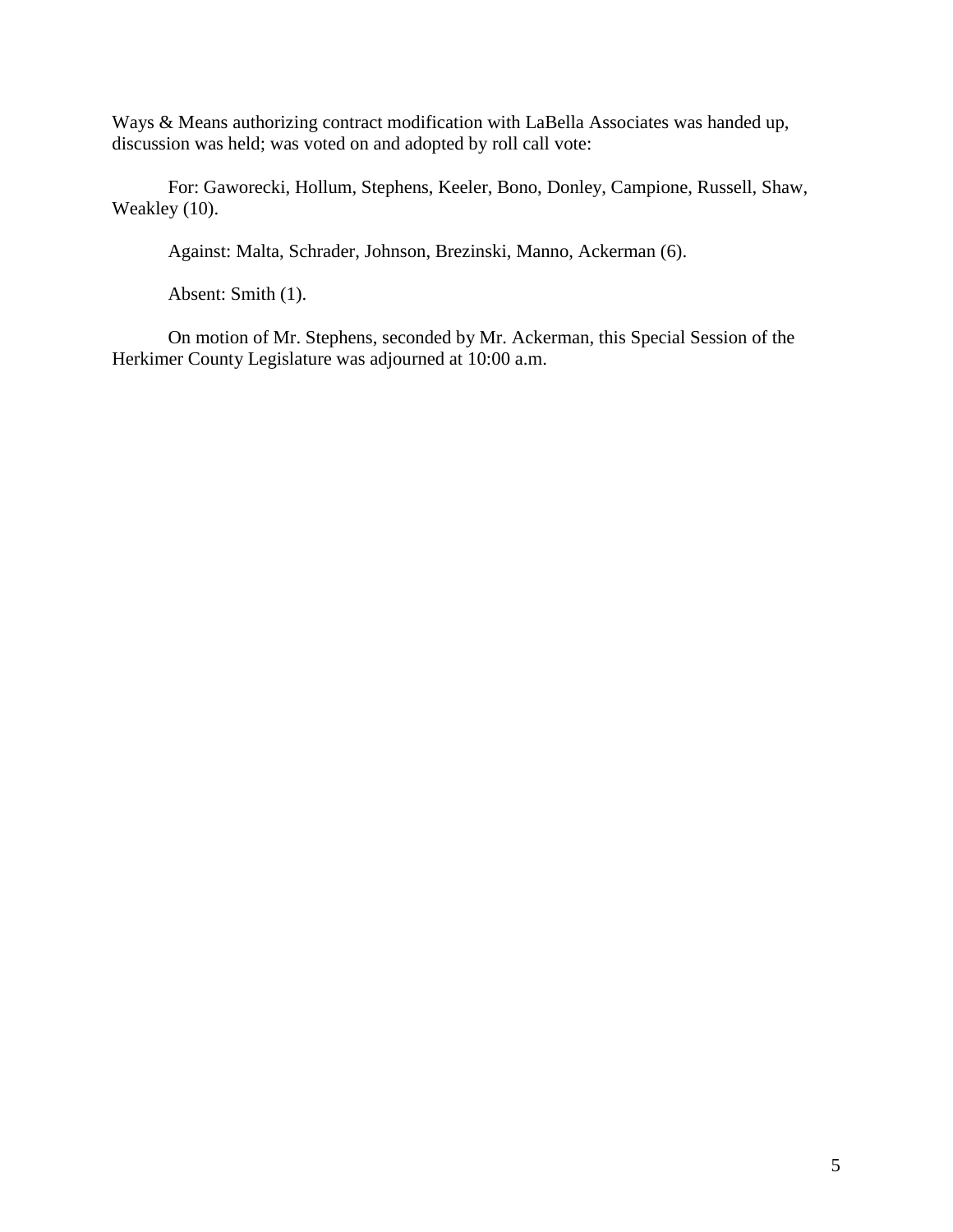

#### No. 211

# **RESOLUTION SETTING A PUBLIC HEARING IN CONNECTION WITH AN APPLICATION FOR COMMUNITY DEVELOPMENT BLOCK GRANT FUNDING**

# **Sponsored by: Committee on County Planning & Development**

WHEREAS, it is necessary that a public hearing be held to hear public comment in regard to an application for an economic development assistance grant on behalf of HPK Industries in the amount of \$450,000; now, therefore, be it

RESOLVED, that a Public Hearing be held by the Committee on County Planning and Development on the  $16<sup>th</sup>$  day of September, 2020 at 6:25 p.m., via teleconference, Phone Number: 1-978-990-5000, Access Code: 548560, with written comments submitted to 109 Mary Street, Suite 1310, Herkimer, NY 13350 for the purpose of hearing public comment upon the aforesaid application; and, be it further

RESOLVED, that a certified copy of this Resolution be forwarded to the Executive Director of the Herkimer County Industrial Development Agency.

Dated: August 31, 2020.